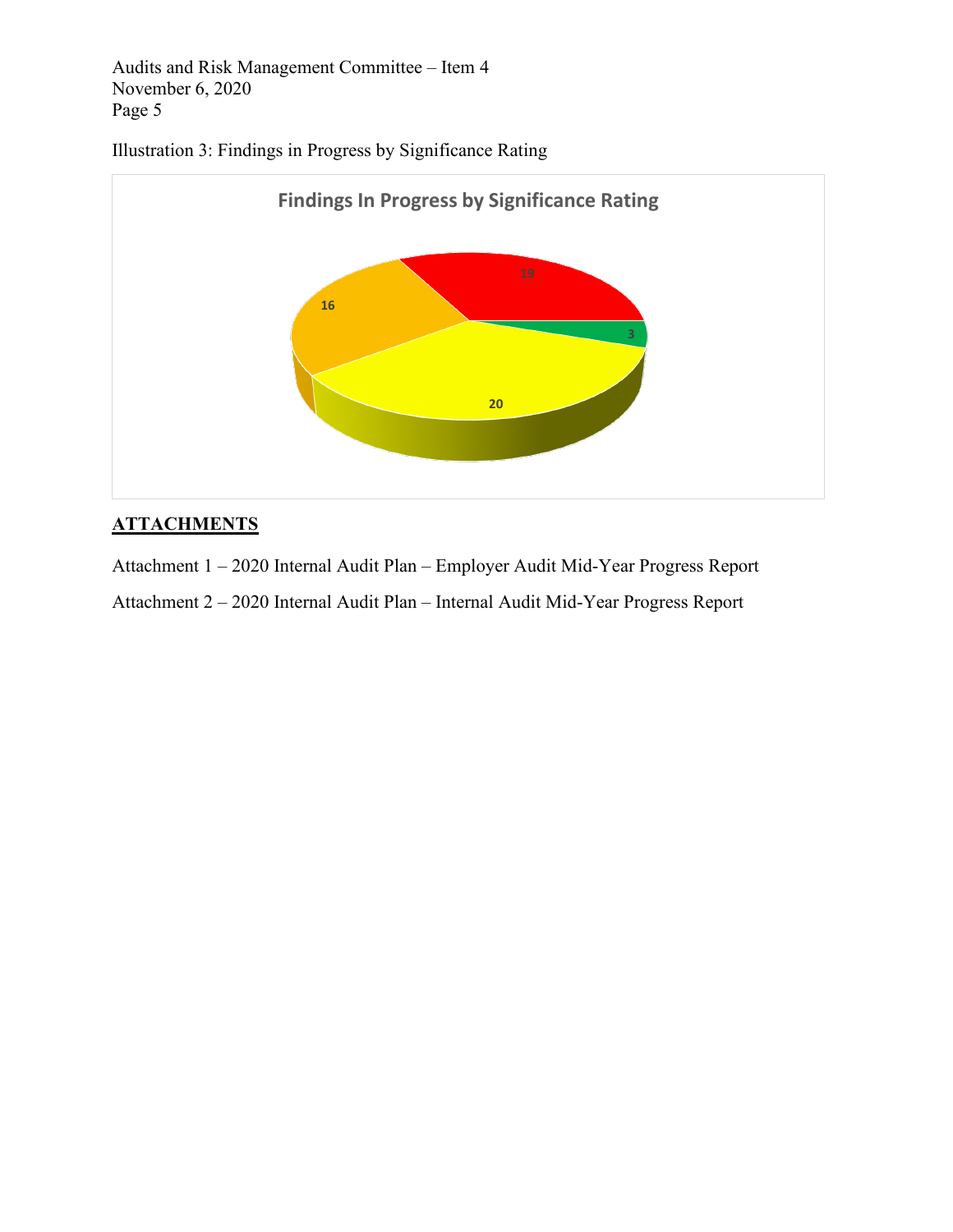Attachment 1 Audits and Risk Management Committee – Item 4 November 6, 2020 Page 1

| No.            | <b>Employer</b>                       | <b>Date Issued</b> | Systemic<br><b>Reporting</b><br><b>Error</b> | <b>Number of</b><br><b>Findings</b> |
|----------------|---------------------------------------|--------------------|----------------------------------------------|-------------------------------------|
| $\mathbf{1}$   | Ednovate-USC Hybrid High              | 1/9/2020           | <b>YES</b>                                   | $\overline{2}$                      |
| $\sqrt{2}$     | Bakersfield City SD                   | 1/9/2020           | <b>YES</b>                                   | $\overline{2}$                      |
| $\overline{3}$ | Kings River-Harwick Union Elementary  | 1/9/2020           |                                              |                                     |
| $\overline{4}$ | Thermalito Union Elementary           | 1/9/2020           | <b>YES</b>                                   | $\overline{2}$                      |
| 5              | Snowline Joint USD                    | 1/9/2020           | <b>YES</b>                                   | $\overline{2}$                      |
| 6              | Linden USD                            | 2/20/2020          | <b>YES</b>                                   |                                     |
| $\overline{7}$ | Education for Chance @ Cox El         | 2/20/2020          | <b>YES</b>                                   | $\overline{2}$                      |
| 8              | Dry Creek Joint Elementary            | 2/20/2020          | <b>YES</b>                                   | $\overline{2}$                      |
| 9              | <b>Barstow USD</b>                    | 2/20/2020          | <b>YES</b>                                   |                                     |
| 10             | <b>Baldy View Regional Occupation</b> | 2/20/2020          | <b>YES</b>                                   | $\overline{2}$                      |
| 11             | Gateway High Charter                  | 2/20/2020          | <b>YES</b>                                   | $\overline{3}$                      |
| 12             | Santa Rosa                            | 2/20/2020          |                                              | $\overline{2}$                      |
| 13             | <b>Century Community Charter</b>      | 2/20/2020          | <b>YES</b>                                   | 4                                   |
| 14             | Glenn County Office of Education      | 2/27/2020          |                                              | $\boldsymbol{0}$                    |
| 15             | Hermosa Beach City Elementary         | 2/27/2020          | <b>YES</b>                                   | $\overline{c}$                      |
| 16             | Mendocino-Lake CCD                    | 2/27/2020          | <b>YES</b>                                   | $\overline{2}$                      |
| 17             | <b>Travis Unified School District</b> | 2/27/2020          | <b>YES</b>                                   | 4                                   |
| 18             | Carpinteria USD                       | 3/5/2020           |                                              | $\boldsymbol{0}$                    |
| 19             | Marin County Office of Education      | 3/5/2020           |                                              | $\boldsymbol{0}$                    |
| 20             | Sunol Glen USD                        | 3/5/2020           | <b>YES</b>                                   | $\overline{2}$                      |
| 21             | San Juan USD                          | 3/12/2020          |                                              |                                     |
| 22             | Alliance Leadership Middle Academy    | 6/4/2020           |                                              | 4                                   |
| 23             | Alliance Margaret M. Bloomfield       | 6/4/2020           | <b>YES</b>                                   | 4                                   |

# **Employer Audit Reports Issued from January 1, 2020, to October 8, 2020**